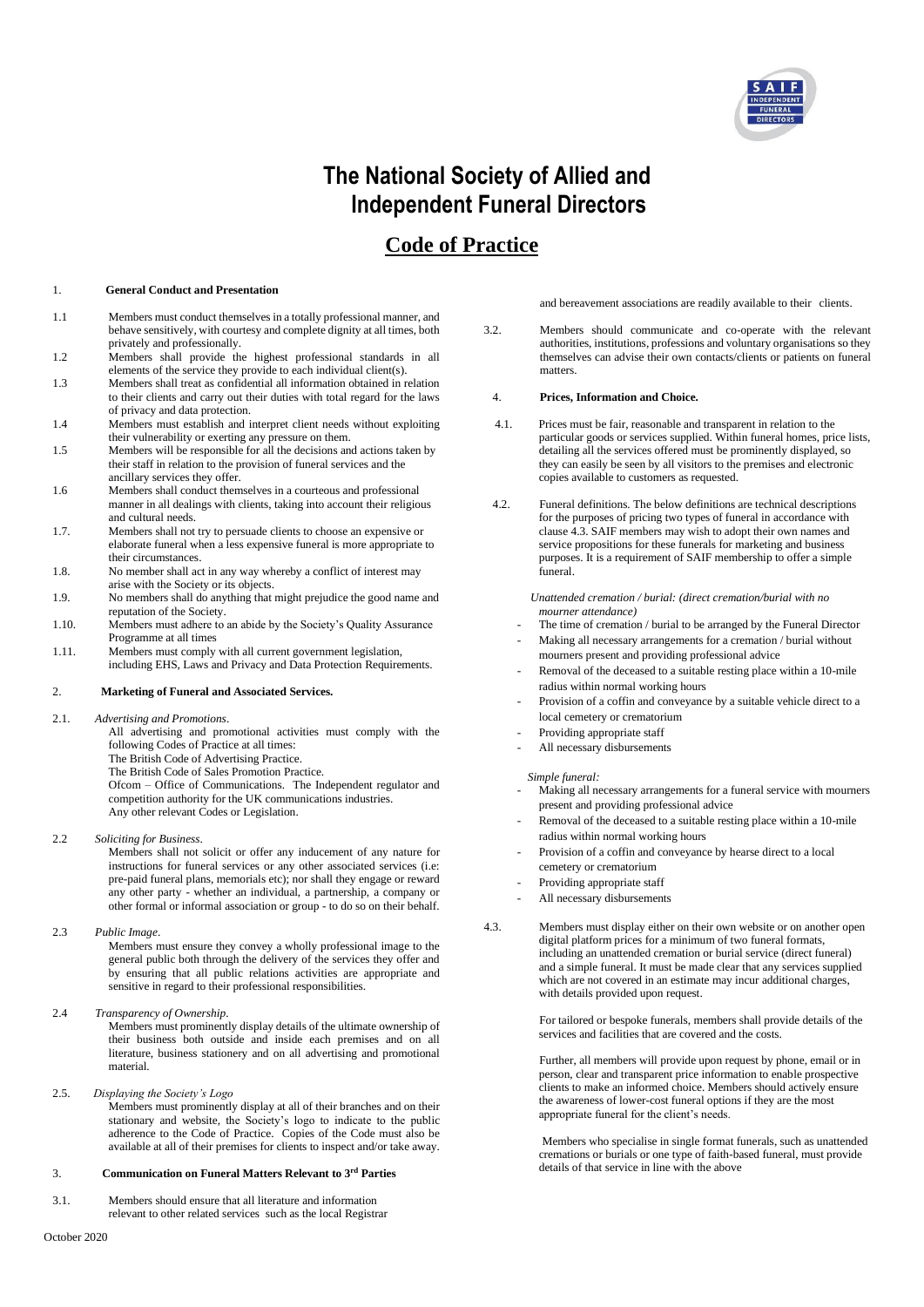#### 5. **Arrangement meetings: treating customers fairly**

- 5.1. During arrangement meetings, members will make prospective clients aware of different coffin types and their prices. One of these coffins will be of low cost, which must be shown in a brochure and displayed in a showroom wherever practicable.
- 5.2. Members must explain their full range of services to ensure the client is able to make an informed choice about the various types of funeral elements that may be relevant in helping to remember the deceased person.
- 5.3. Clients must receive full advice on all the actions, including registration, they need to take in relation to the death and the funeral.
- 5.4 Members will advise customers on enquiry if a payment on arrangement is taken to cover costs when making the initial funeral arrangements. (There are variations to this practice across the UK).

#### 6. **Provision of Estimates and Invoices**

- 6.1. *Terms and Conditions*
	- Members shall make clients aware of their Terms and Conditions of Trading, which ideally should be printed on the estimate given to them. Alternatively, copies should be sent to clients or made available for clients to inspect.
- 6.2. *Provision of the Estimate.*
- 6.2.1 Clients must be provided with a detailed written estimate at the time of arranging the funeral or, if that is not achievable then as soon as practicable afterwards. Where a consumer requests an estimate, in writing or otherwise, at an earlier stage (e.g. during an initial meeting or over the telephone), members should provide this as far as is practicable to do so. Members should make sure that clients confirm their acceptance of the estimate formally, as long as possible before the funeral takes place.
- 6.2.2. All estimates must at least give the following details of the Funeral Director's charges: Professional fees. Removal of the deceased. Coffin or Casket (including fittings and interior). Embalming/Hygienic Preparation. Hearse(s). Limousine(s).

Where only an approximate cost can be given, it must be made clear that this may vary. The 'confirmed' cost must be supplied to the client as soon as possible.

6.2.3. All estimates must also itemise each disbursement cost, including: Cemetery/Crematorium fees. Doctors' fees. Minister of Religion or Officiant.

Church and associated fees.

Where only an approximate cost can be given, it must be made clear that this may vary. The 'confirmed' cost must be supplied to the client as soon as possible.

- 6.2.4. Any additional items, which arise or are instructed after the estimate has been issued, must be authorised by the client prior to them being charged to their account.
- 6.2.5 A revised estimate, showing the changes made and the alterations to costs must be issued wherever practicable, where the client varies their original instructions, and again the client should formally confirm their acceptance of such changes.
- 6.3. *Issuing the Invoice.*

6.3.1 A fully itemised invoice, which should mirror the estimate whenever practicable, is to be provided to the client either after carrying out the funeral services as specified or as agreed with the client, before the funeral.

The total amount charged should be as per the original or revised estimate as agreed with the client.

Where approximate costs were given for disbursement items then the final cost, together with the reason for any variation should be shown.

6.3.2. If it is part of the member's Terms and Conditions that interest be charged for late payment of the account, then this must be explained, together with details of the prevailing rates, to the client, both when arranging the funeral (and before a contract is entered into) and when the invoice is issued.

#### 7. **Premises**

7.1. Premises must be acceptable, in all respects for the provision and delivery of funeral services.

- 7.2. Members must fully comply with all health and safety regulations, related legislation and Codes of Practice and shall display the appropriate certificates as required by law.
- 7.3. Members must provide adequate facilities for clients, in terms of reception areas, arranging rooms and toilet facilities.
- 7.4. There must be well-appointed and well-maintained areas and facilities for the preparation of the deceased and the holding of bodies.
- 7.5. A Chapel of Rest and/or suitable viewing rooms must be available, so family and friends can see the deceased and pay their respects in suitably tranquil and private surroundings.
- 7.6. The deceased must be treated with the utmost respect at all times.

#### 8. **Vehicles and Equipment**

- 8.1. All vehicles must comply with all relevant legislation and be maintained and presented to the highest practical standards at all times.
- 8.2. All equipment associated with the preparation and provision of funeral services must be properly maintained to the standards specified by the manufacturer and/or supplier.

#### 9. **Other Services**

Members should offer and provide either directly or through suitable agents or sub-contractors, floral, catering, monumental and pre-paid funeral planning services. Members shall ensure that such agents and sub-contractors are bound by all the relevant provisions of this Code while providing such services for the member's clients.

#### 10. **Employees**

- 10.1. Members shall properly train all staff employed, taking full account of the sensitive nature of the service provided.
- 10.2. Members should take every opportunity to encourage their staff to develop through all relevant forms of training and to obtain formal qualifications where appropriate.
- 10.3. All employees should be fully aware of and comply with the contents of this Code of Practice, including the complaints and redress provisions, throughout the performance of their duties.
- 10.4. Staff conduct must always reflect the sensitive nature of their employment.

#### 11. **Complaints and their Redress**

- 11.1 Members must have an internal written complaint procedure formally in place.
- 11.2 All recommendations and decisions relating to complaints must be approved and sanctioned by a director or senior manager.
- 11.3 Members, should within their literature and correspondence, make it clear to clients to whom they should complain and the address to which complaints should be sent together with the procedure for handling complaints.
- 11.4 Initially all complaints should be put in writing by the complainant to the member, who must acknowledge its receipt promptly, investigate it and give a written response and where appropriate, an apology and/or offer of compensation and/or other form of redress as soon as practically possible to the complainant.
- 11.5 If the complainant is dissatisfied with the response, then the member must make them aware of the following options and procedures. The matter can be referred either to:
	- a) the Chairman of the Society's Standards Committee for investigation and an amicable resolution between the parties; or
	- b) the Centre for Effective Dispute Resolution (CEDR). A completed signed application for arbitration is required for each case.
	- c) All correspondence should be addressed to either the Standards Chairman or the Centre for Effective Dispute Resolution (CEDR), as appropriate, at SAIF Business Centre, 3 Bullfields, Sawbridgeworth, Hertfordshire. CM21 9DB
	- d) CEDR consists of two stages, conciliation and arbitration. The first stage, which consists of an informal process of conciliation, can be bypassed if one or both of the parties expressly opt to proceed directly to arbitration.
	- e) If the parties have previously attempted to resolve their dispute using conciliation and the customer wishes to refer the dispute to arbitration, they must submit an application to the administrator within 28 days of the end of the conciliation proceedings. lf at any stage the Conciliator considers conciliation inappropriate the matter may be referred to arbitration under the rules of the scheme.
	- f) The award of the Arbitrator will be generally final and legally binding on both parties. If however, either Party considers the Award is one that no reasonable Arbitrator should have reached on the basis of the documents presented, any payment ordered should